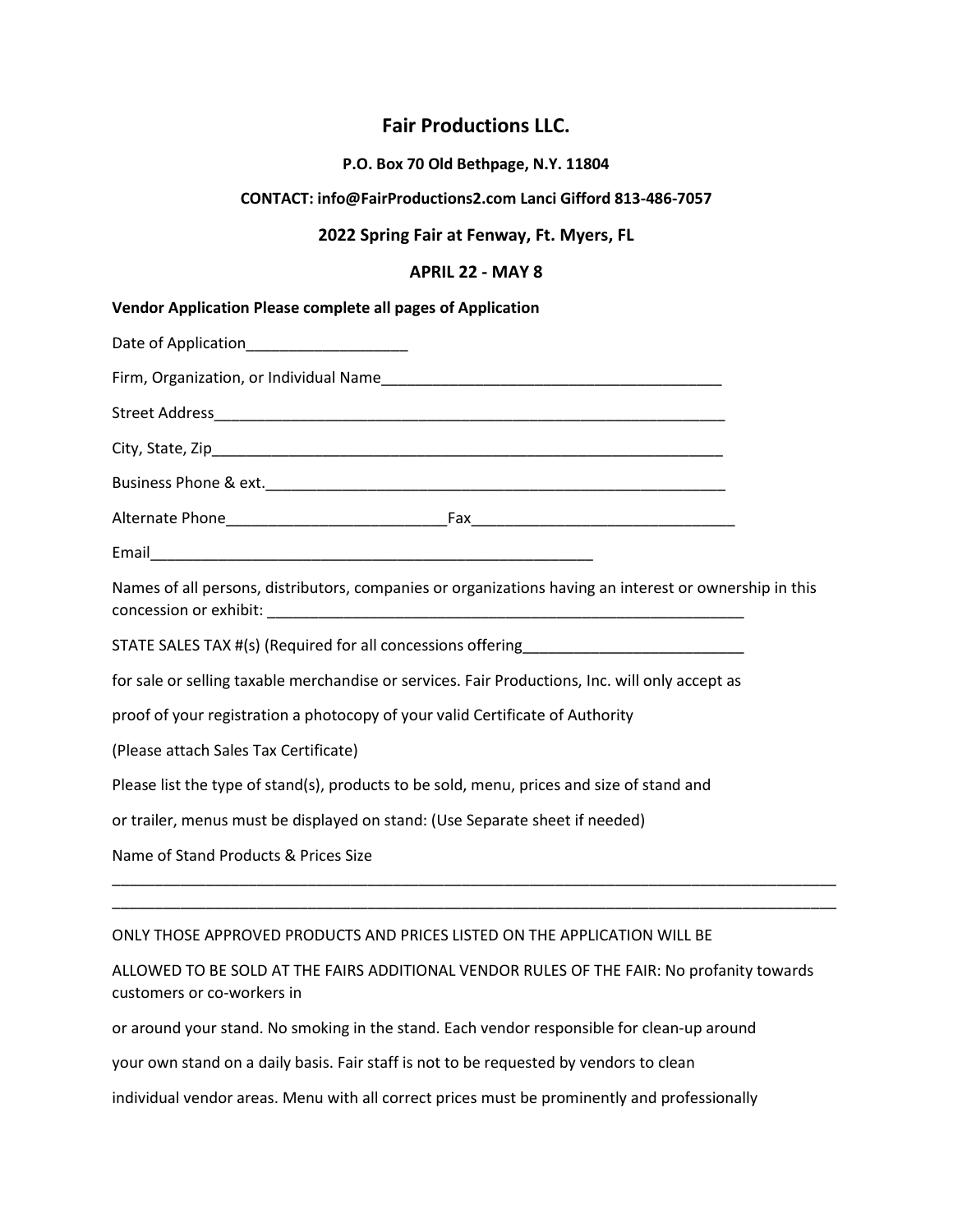displayed at all times. Specific vendor spaces and locations are not guaranteed and will be assigned exclusively by Fair Management. All Rental fees must be paid in Advance prior to being allowed to set-up. Vendor space is confined to space allocated and rented from Fair Productions.

#### BREACH OF RULES:

Immediate expulsion and not invited to participate in future Fair Productions events. Please include a diagram of your concession as it will be operated. Make sure your stand has at least 150' of electrical cord to reach the nearest power supply box. Wire must meet state and local electrical codes for use. 30-amp twist locks are the most popular type of plug.

Spring Fair at Fenway FEES:

Please note: Lineup space is measured by one long side. Center space is measured by one long side and one short side. Lineup spaces will not be given room to serve out of more than one side.

If you are a non-food vendor, you will be regarded as "straight sale "All vendors are required to have a tent or trailer and professionally produced signs.

Spring Fair at Fenway South Food Conc. # of ft @ \$125 / ft. =\_\_\_\_\_\_\_\_\_\_\_\_\_\_\_\_\_\_\_\_

**Spring Fair at Fenway South Straight Sale Conc. # of ft @ \$95** / ft. =\_\_\_\_\_\_\_\_\_\_\_\_\_\_\_\_\_\_\_\_\_\_\_

**House Trailer Fees: # of trailer(s) x # of events x \$400** = \$\_\_\_\_\_\_\_\_\_\_\_\_\_\_\_\_\_\_\_\_\_\_\_\_\_\_\_\_\_\_\_

Stock Trailer requiring power: # of trailer(s)  $x \#$  of events  $x \, \$400 = \$$ 

**Electric Fee: # of plug-ins x**  $$400 = $$ 

Cleanup Deposit (refundable upon satisfactory cleanup) = \$200

**Total Fees Due Prior to Set-up**:\_\_\_\_\_\_\_\_\_\_\_\_\_\_\_\_\_\_\_\_\_\_\_\_\_\_\_\_\_\_\_\_\_\_\_\_\_\_\_\_\_\_\_\_\_\_\_\_\_\_\_\_\_

I have read and understand the rules and regulations set forth in the Fair productions, Inc. \_

I understand that daily checks for cleanliness will be made at the end of each night.

I understand that Fair Productions, Inc. has the right to deny the return of my deposit if I do

not comply with the rules set forth by-Fair Productions \_\_\_\_\_\_\_\_\_\_\_\_\_\_\_\_\_\_\_\_\_\_\_\_

All items sold or given away must have Fair Productions LLC. approval. No pets are allowed at any event.

INSURANCE: All vendors must provide a certificate of insurance for \$1,000,000 naming Fair